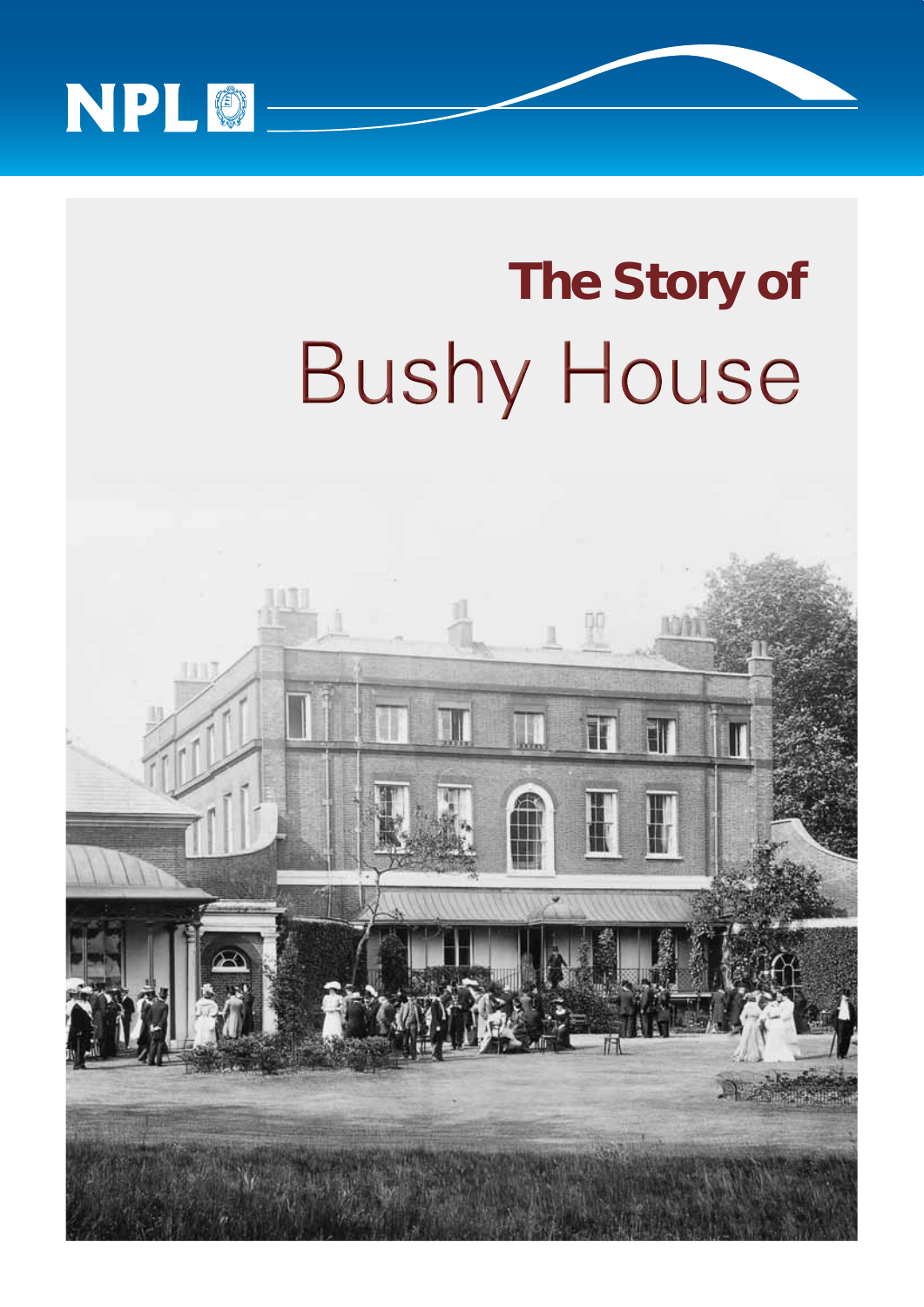## **The Story of Bushy House**

**1663** *(Probably designed by William Samwell)*



**1663-1713** *The temple in the grounds of Bushy House*

#### **1737**-**1771**

#### **GEORGE MONTAGU DUNK, EARL OF HALIFAX** (1716-1771)

Son of George Montagu, he was also a successful politician and became First Lord of the Admiralty, Head of the Board of Trade and Lieutenant General of Ireland.

#### **1771**-**1797**

#### **LORD NORTH (1732-1792)**

In 1754 he became the Member of Parliament for Banbury, a junior Treasury Lord in 1759, Chancellor of the Exchequer and Leader of the House of Commons in 1767 and Prime Minister in 1770. During his administration he dealt with the many problems of the Indian and American colonies, the loss of the latter leading to his resignation. He and his wife then spent all their time at Bushy House until his death in 1792 and hers in 1797.

#### **1797**-**1849**

#### **DUKE OF CLARENCE** (1765-1837)

William, the third son of George III, became a midshipman in the Royal Navy in June 1779 aged 13. It was a hard life and taught the young William many of the bad habits that were to make him less than desirable as a husband. It was whilst he was in the navy that he first met Horatio Nelson whom he later honoured by building a temple in the grounds of Bushy House which contained a portion of the main mast of the Victory.

#### **EDWARD PROGER** (1621-1713)

As a reward for his loyalty to Charles II during his exile, Edward Proger was made keeper of the Middle Park and was commanded by the King to build a 'Lodge for Our Service in one of Our Parks at Hampton Court called North Parke'. This keeper's lodge cost Proger £4000, an enormous amount of money which he spent the next 40 years attempting to recover from the Treasury. A pension of £400 a year was agreed in 1711-12 only two years before his death 'of the anguish of cutting teeth' at the age of 92. He lived in Bushy House until his death.

#### **1713** -**1715**

#### **CHARLES MONTAGU, EARL OF HALIFAX** (1661-1715)

A brilliant politician, he was a Treasury Lord in 1692, contracted the first national debt (a loan of one million pounds for the nation), and became the first Chancellor of the Exchequer. In 1708 he purchased the keepership of the three parks from the Duchess of Cleveland, a former mistress of Charles II. He began repairing and rebuilding Bushy House but the extent of those works is not known; however, it was probably during this time that the corner pavilions were added. He lived in the 'Upper House' also in Bushy Park.

#### **1715** -**1737**

#### **GEORGE MONTAGU, EARL OF HALIFAX** (1684-1739)

Charles Montagu's nephew, he continued the repairs and usually spent half of his time in Bushy House.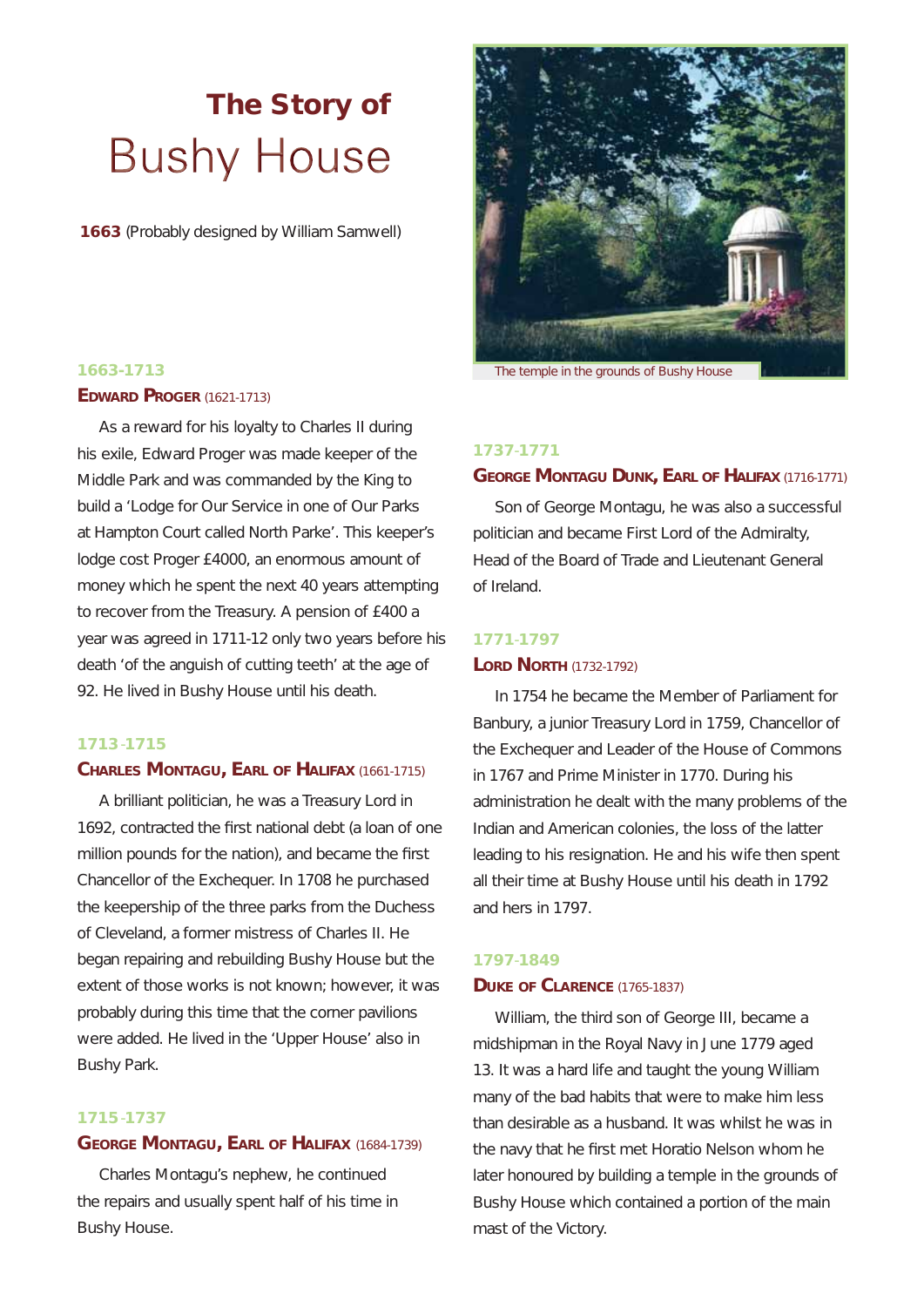

In 1789 he was made Duke of Clarence which effectively ended his naval career and from then onwards he led a fairly pointless existence until he met and fell in love with the famous actress Mrs. Dorothea (sometimes known as Dorothy or Dora) Jordan in about 1790. In 1797, the King offered him Bushy House recognising and accepting that William was already living with Dorothy. They often entertained the Duke's brothers at Bushy and for William's 41st birthday, a wonderful reception was organised attended, it is said, by all his brothers, the pretenders to the throne, and all quite drunk.

William and Dorothy had ten children who could often be seen playing in the garden with the animals as the Duke of Clarence had become a real farmer taking care of his garden, peach trees, flower garden, dairy cattle and other animals. The relationship between William and Dorothy came to an end in 1812. Dorothy left her beloved Bushy House and went to France where she died alone and in poverty in 1816.

In May 1816, Princess Charlotte, daughter of the Prince Regent and heir presumptive to the throne died in childbirth leaving only the Regent and the Duke of York between William and the throne. It was now necessary for William to marry an acceptable wife and so in 1818 he married Princess Adelaide of Saxe-Meiningen. The couple lived in Bushy with William and Dorothy's children, the FitzClarences.

On the 26th June 1830, a doctor arrived from London at 6am to announce to the Duke that his brother the King was dead and to salute the Duke as the new king. The Duke is said to have returned to bed saying he had "always wished to sleep with a Queen". After the death of William in 1837 Adelaide returned to Bushy House, which remained her official residence until her death in 1849.